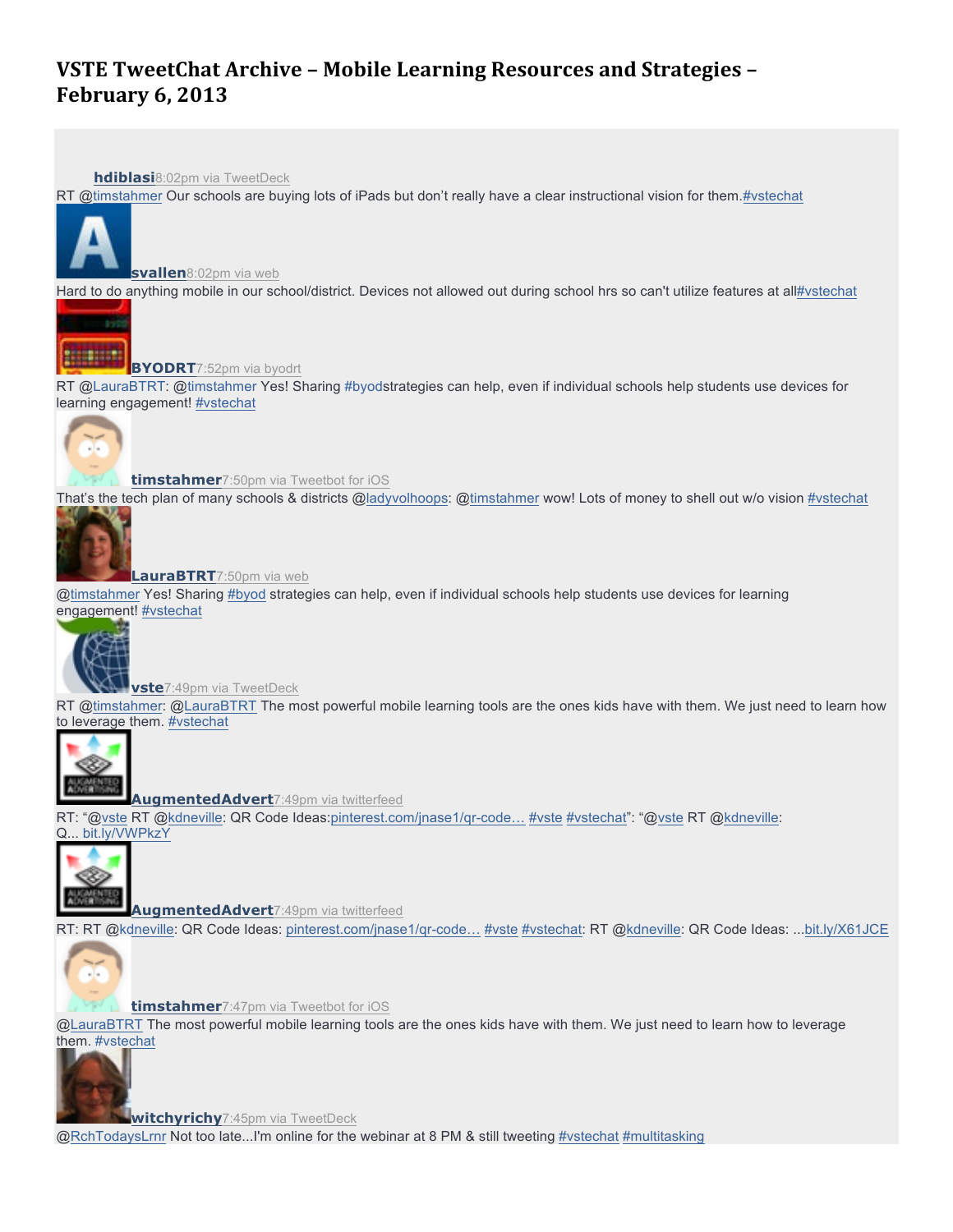

**LauraBTRT**7:41pm via TweetChat

@RchTodaysLrnr What kinds of mobile learning tools are you using at your school? #vstechat



**RchTodaysLrnr**7:40pm via Twitter for iPhone So sad my meeting ran long, sol missed the first #vstechat



**kconners09**7:37pm via Plume for Android "@vste RT @kdneville: QR Code Ideas:pinterest.com/jnase1/qr-code… #vste #vstechat"

# **witchyrichy**7:37pm via TweetDeck

Thanks 4 joining tonight's #vstechat. Hope 2 see you 8 PM w/Adam Seldow frm Chesterfield talking blended learning.#vstechat #dlday #vste

**vste**7:37pm via TweetDeck

Thanks 4 joining tonight's #vstechat. Hope 2 see you 8 PM w/Adam Seldow frm Chesterfield talking blended learning.#vstechat #dlday #vste

## **witchyrichy**7:35pm via TweetDeck

PD on personal learning RT @kdneville: @witchyrichy@timstahmer Same problem here at district level. #vste#vstechat They just don't get it.

**kdneville**7:34pm via web

@witchyrichy @timstahmer Same problem here at district level. #vste #vstechat They just don't get it.



**LauraBTRT**7:32pm via TweetChat

@witchyrichy I provide PD for teacher iPad User Group w input from all and support through out the month as they work on projects #vstechat



**kdneville**7:31pm via web @timstahmer That's the exact problem we have at the district level. @vste @vstechat They want everything standardized. Can't work.



**timstahmer**7:30pm via Tweetbot for iOS

Or GarageBand for the auditory types RT @kdneville: If I could only buy one app for school, it would be iMovie. #vstechat



**witchyrichy**7:30pm via TweetDeck

Me, tooRT @timstahmer My iPad has become an essential, personal learning tool. Our schools want another clone-able lab-able device.#vstechat



**kdneville**7:30pm via web

@itrt I'll have to look at that one. (play science lite app) Sounds like fun, #vste #vstechat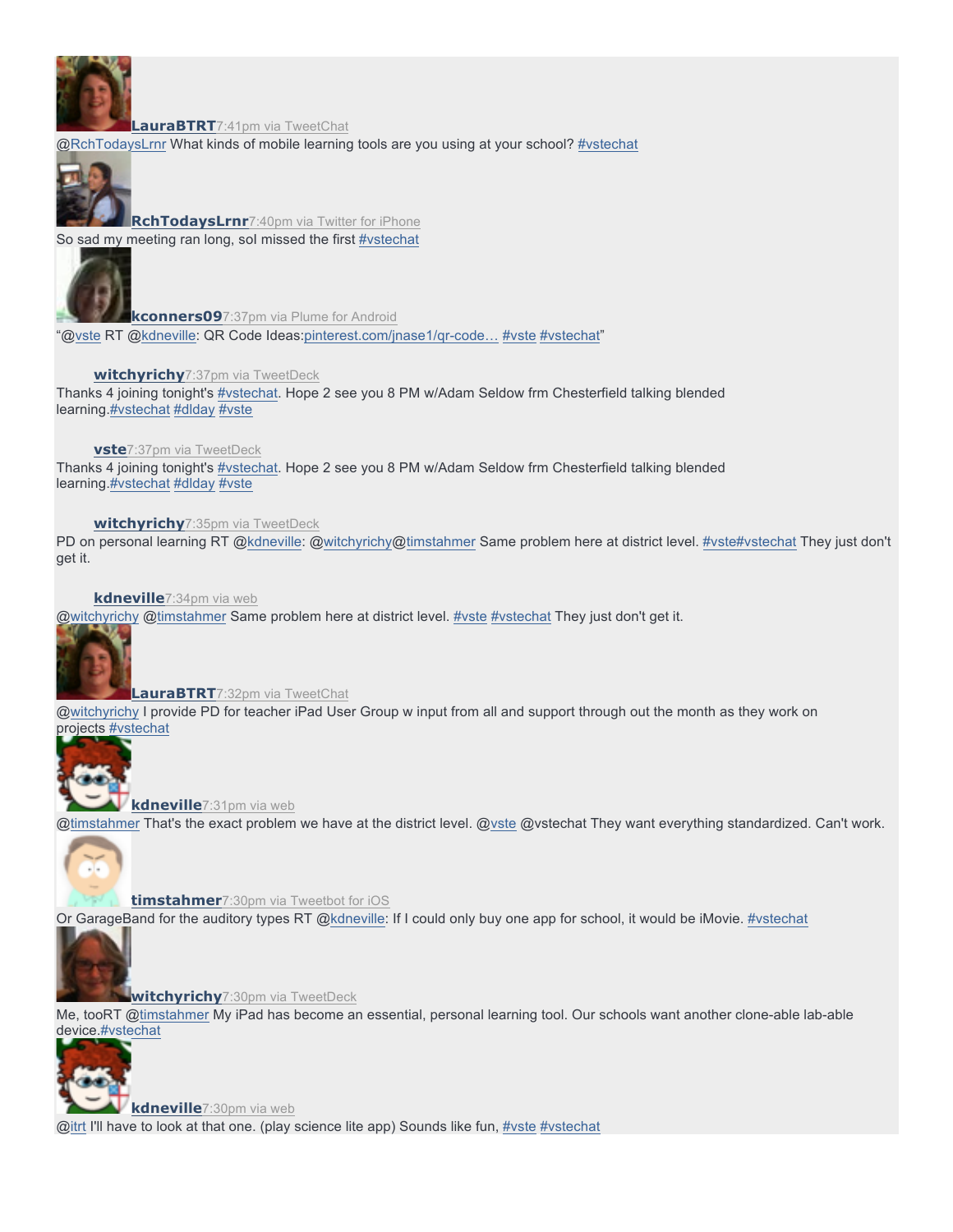

#### **timstahmer**7:29pm via Tweetbot for iOS

@kdneville My iPad has become an essential, personal learning tool. Our schools want another clone-able lab-able device. #vstechat



**itrt**7:28pm via TweetChat

I love showing people you can blow on your Ipad to move windmills using this free app playscience lite app #vstechat



**itrt**7:26pm via TweetChat

My kids love the Mindcraft app. They are constantly building 3D mazes and buildings. #vstechat



**kdneville**7:26pm via web If I could only buy one app for school, it would be iMovie. #vste#vstechat



**LauraBTRT**7:25pm via TweetChat

5th Grade Students use iPads to tell what they learned while programming and building robots! goo.gl/KVZMC #STEM#vstechat



**kdneville**7:24pm via web My first iPad, I didn't have a clear vision. Now I'm on my 3rd. Just dive in. Vision not always necessary. #vste #vstechat



**timstahmer**7:22pm via Tweetbot for iOS

@itrt Agree there are lots of great apps for creation. I like iMovie, GarageBand and other media recording/editing tools.#vstechat



**BYODRT**7:22pm via byodrt

RT @kdneville: iPad Initiative MUST have admin support to be successful. Same for our BYOD project. Principals make all the difference. **#vste** #vstechat



**kdneville**7:22pm via web Our principal says about iPads - 7:30 to 3 they belong to students. 3 - 7:30 they belong to teachers! #vste #vstechat



**principalspage**7:21pm via Twitter for iPad

U Need @brachsmith -"@timstahmer: Our schools R buying lots of iPads but don't really have a clear instructional vision for them. #vstechat"



**LauraBTRT**7:21pm via TweetChat

2nd Graders creating fabulous imovie & PuppetPals projects:goo.gl/WPZTh & goo.gl/5i5ry #vste @Tolbert\_ES #vstechat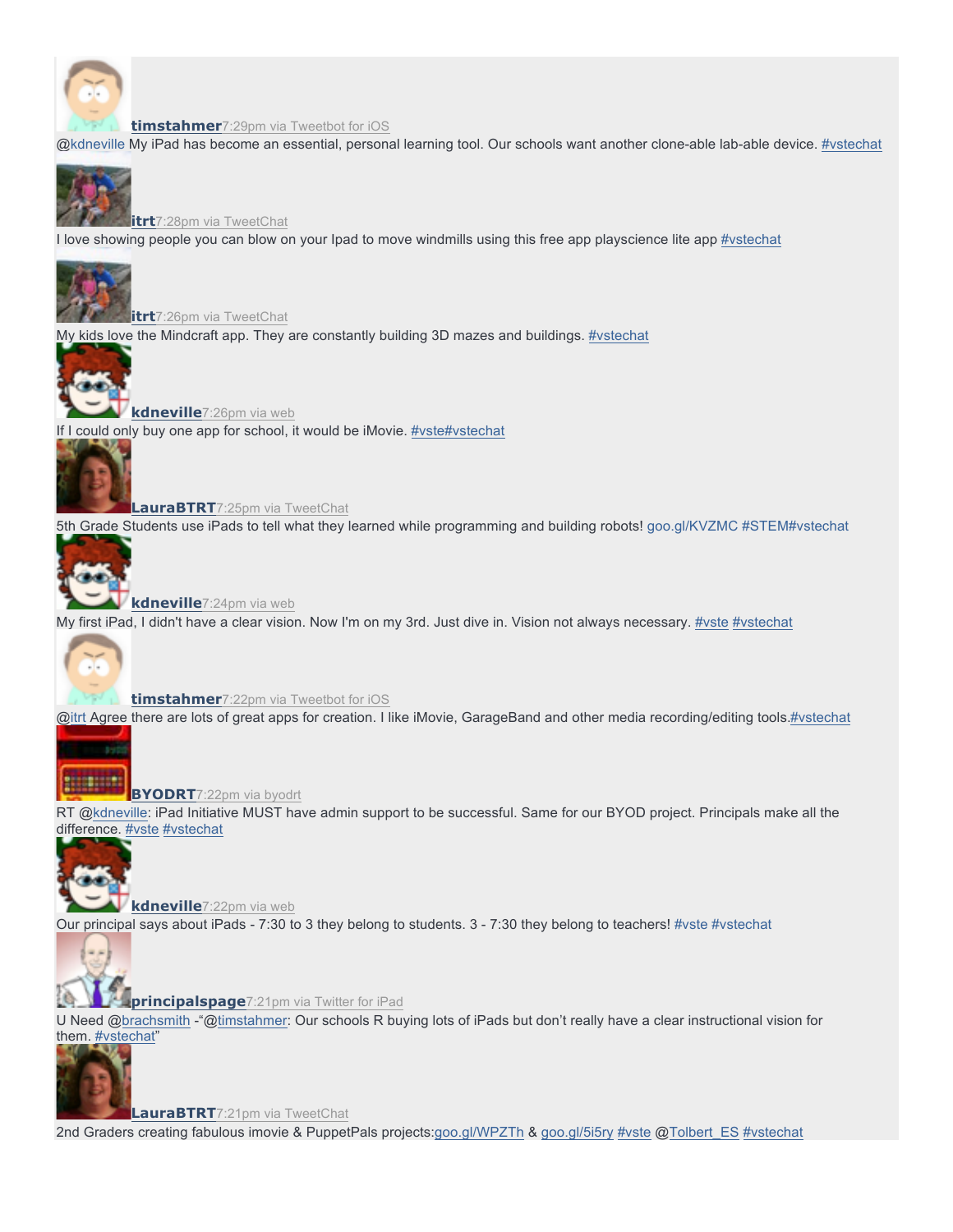

#### **witchyrichy**7:19pm via TweetDeck

@itrt I taught ms many yrs ago & the kids said they didn't need to Irn to type bc they would talk to computer...the future is NOW! #vstechat



# **timstahmer**7:19pm via Tweetbot for iOS

@witchyrichy Little pockets of creative use but most of the iPads I see in MS & HS are in the hands of adults, not kids.#vstechat



**kdneville**7:19pm via web

We've had good luck with a classroom "fact checker." iPad loaded with reference apps. #vste #vstechatappolicious.com/curatedapps/1…



**itrt**7:19pm via TweetChat

My kids discovered Siri on my Ipad and now talk to the Ipad to open apps and now they talk to get their writing done.#vstechat

#### **witchyrichy**7:17pm via TweetDeck

Really important point @kdneville iPad Initiative MUST have admin support to be successful Principals make all the difference. #vstechat

#### **vste**7:16pm via TweetDeck

Great resources from@LauraBTRT: Teacher iPad User Group ideas...we have added a lot more this year goo.gl/ZXG1x#vstechat

#### **kdneville**7:15pm via web

iPad Initiative MUST have admin support to be successful. Same for our BYOD project. Principals make all the difference.#vste #vstechat

#### **vste**7:14pm via TweetDeck

RT @kdneville: Our favorite iPad activity right now is book trailers! digitalis.nwp.org/resource/4341 #vste #vstechat

## **LauraBTRT**7:14pm via TweetChat

RT @kdneville: Our favorite iPad activity right now is book trailers! digitalis.nwp.org/resource/4341 #vste #vstechat

#### **kdneville**7:13pm via web

Our favorite iPad activity right now is book trailers!digitalis.nwp.org/resource/4341 #vste #vstechat

#### **LauraBTRT**7:13pm via TweetChat

Teacher iPad User Group ideas...we have added a lot more this year to our professional development! goo.gl/ZXG1x#vstechat #vstechat

#### **witchyrichy**7:12pm via TweetDeck

@itrt @timstahmer Did you have a clear plan b4 adopting @itrt? How did you get to such diverse rich uses? @vstechat

#### **kdneville**7:12pm via web

More QR Code ideas: schrockguide.net/qr-codes-in-th… #vste#vstechat

#### **itrt**7:11pm via TweetChat

@timstahmer We love our Ipads...use daily for Math, creating projects using storykit, toontastic and PuppetPals. #vstechat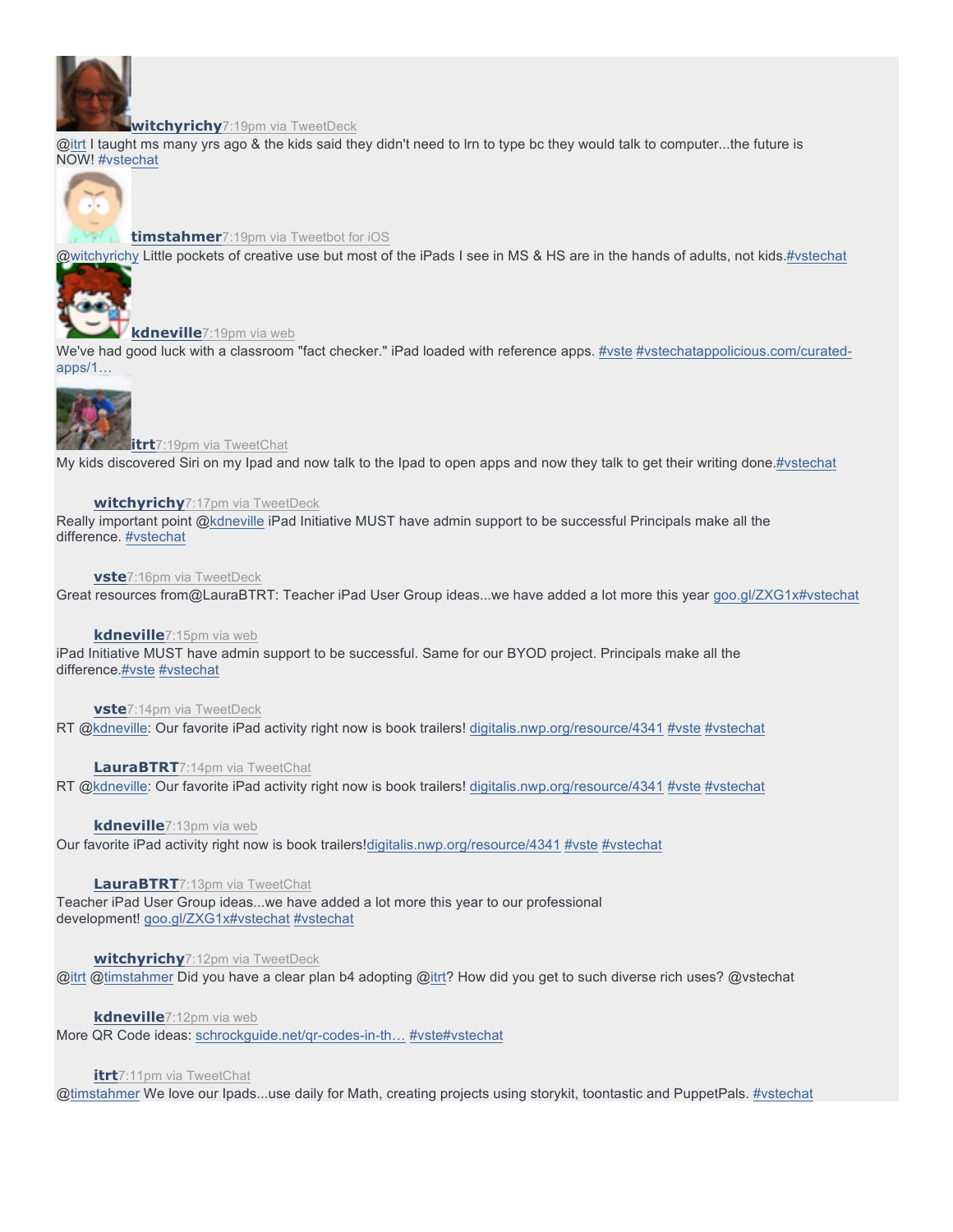**vste**7:11pm via TweetDeck

RT @kdneville: QR Code Ideas: pinterest.com/jnase1/qr-code... #vste #vstechat

**witchyrichy**7:10pm via TweetDeck

@timstahmer Interesting...they can be powerful, affordable assistive technology devices. What's the rest of the usage like? #vstechat



**witchyrichy**7:09pm via TweetDeck @LauraBTRT @Tolbert\_ES Are the teachers providing the PD? #vstechat



**timstahmer**7:08pm via Tweetbot for iOS

@witchyrichy A few examples, mostly with very young kids and those with communications challenges. #vstechat



**LauraBTRT**7:08pm via TweetChat

30 teachers @Tolbert\_ES have joined an iPad User Group~PD monthly~ Great support from administration makes a difference! #vstechat #vstechat



**witchyrichy**7:07pm via TweetDeck

RT @kdneville: We had a lot of fun today with QR codes! Teachers are feeling comfortable with creating and using them. #vste #vstechat



**witchyrichy**7:05pm via TweetDeck

@timstahmer Do you see any good examples of teacher use that happen despite the lack of vision? #vstechat



**timstahmer**7:05pm via Tweetbot for iOS

Our schools are buying lots of iPads but don't really have a clear instructional vision for them. #vstechat



**LauraBTRT**7:04pm via TweetChat

RT @witchyrichy: Welcome to #vstechat in honor of #DLDayWhat are you doing w mobile devices in your school? Share your story! #vstechat



**vste**7:03pm via TweetDeck RT @LauraBTRT: Great to 2 a part of VSTE's first tweetchat! My students & teachers love using mobile devices for learning! #vstechat @Tolbert\_ES #vstechat



**vste**7:03pm via TweetDeck

VSTE hosts a mobile learning SIG & offers access to archived webinars vste.org/index/get\_invo... #vstechat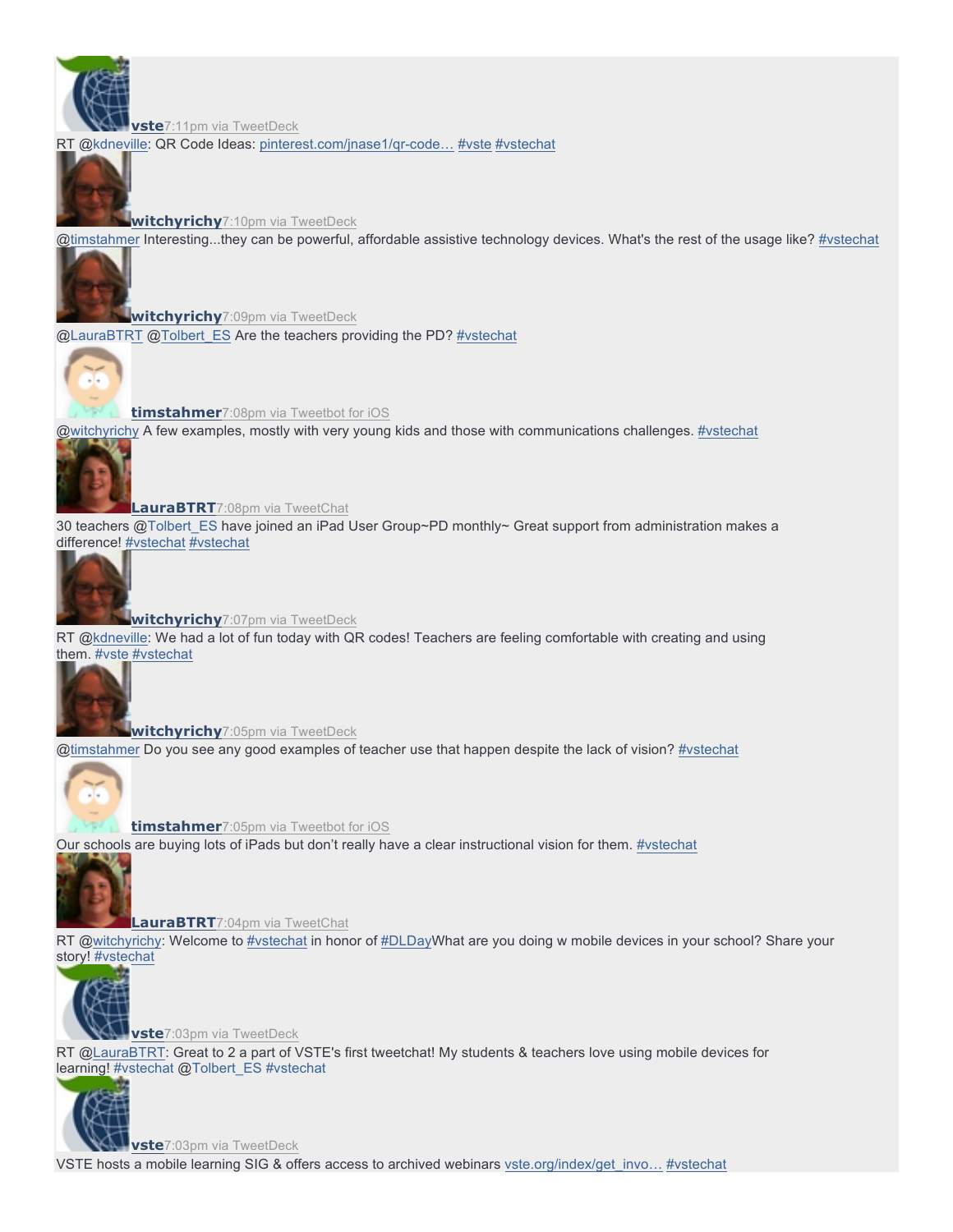

#### **LauraBTRT**7:02pm via TweetChat

Great to 2 a part of VSTE's first tweetchat! My students & teachers love using mobile devices for learning! #vstechat@Tolbert\_ES #vstechat



**witchyrichy**7:00pm via TweetDeck

Welcome to #vstechat in honor of digital learning day! What are you doing with mobile devices in your school or division? Share your story!



**vste**6:48pm via TweetDeck

RT @witchyrichy: The recordings are postedvste.org/index/learn/di… Come join the twitter chat re mobile learning starts at 7 PM #vstechat #dlday #vste



**witchyrichy**6:48pm via TweetDeck The recordings are posted vste.org/index/learn/di... Come join the twitter chat re mobile learning starts at 7 PM #vstechat#dlday #vste

**JeromeSimon**6:25pm via JSRT

RT @LauraBTRT: RT @cybraryman1 #VSTE is doing a chat for digital learning day on mobile learning & resources 7 - 7:30 EST #vstechat #dlday #mlearning



**LauraBTRT**5:45pm via tGadget RT @cybraryman1 #VSTE is doing a chat for digital learning day on mobile learning & resources 7 - 7:30 EST #vstechat#dlday #mlearning



**hendron**1:12pm via Twitter for Mac

RT @MWeser: #vstechat starting at 7 EST tonight. Topic will be mobile learning strategies. Come join us on our first VSTE Twitter Chat! #edtech

**witchyrichy**1:09pm via TweetDeck

RT @MWeser: #vstechat starting at 7 EST tonight. Topic will be mobile learning strategies. Come join us on our first VSTE Twitter Chat! #edtech



**vste**1:03pm via TweetDeck

RT @MWeser: #vstechat starting at 7 EST tonight. Topic will be mobile learning strategies. Come join us on our first VSTE Twitter Chat! #edtech



**MWeser**1:02pm via TweetDeck

#vstechat starting at 7 EST tonight. Topic will be mobile learning strategies. Come join us on our first VSTE Twitter Chat! #edtech